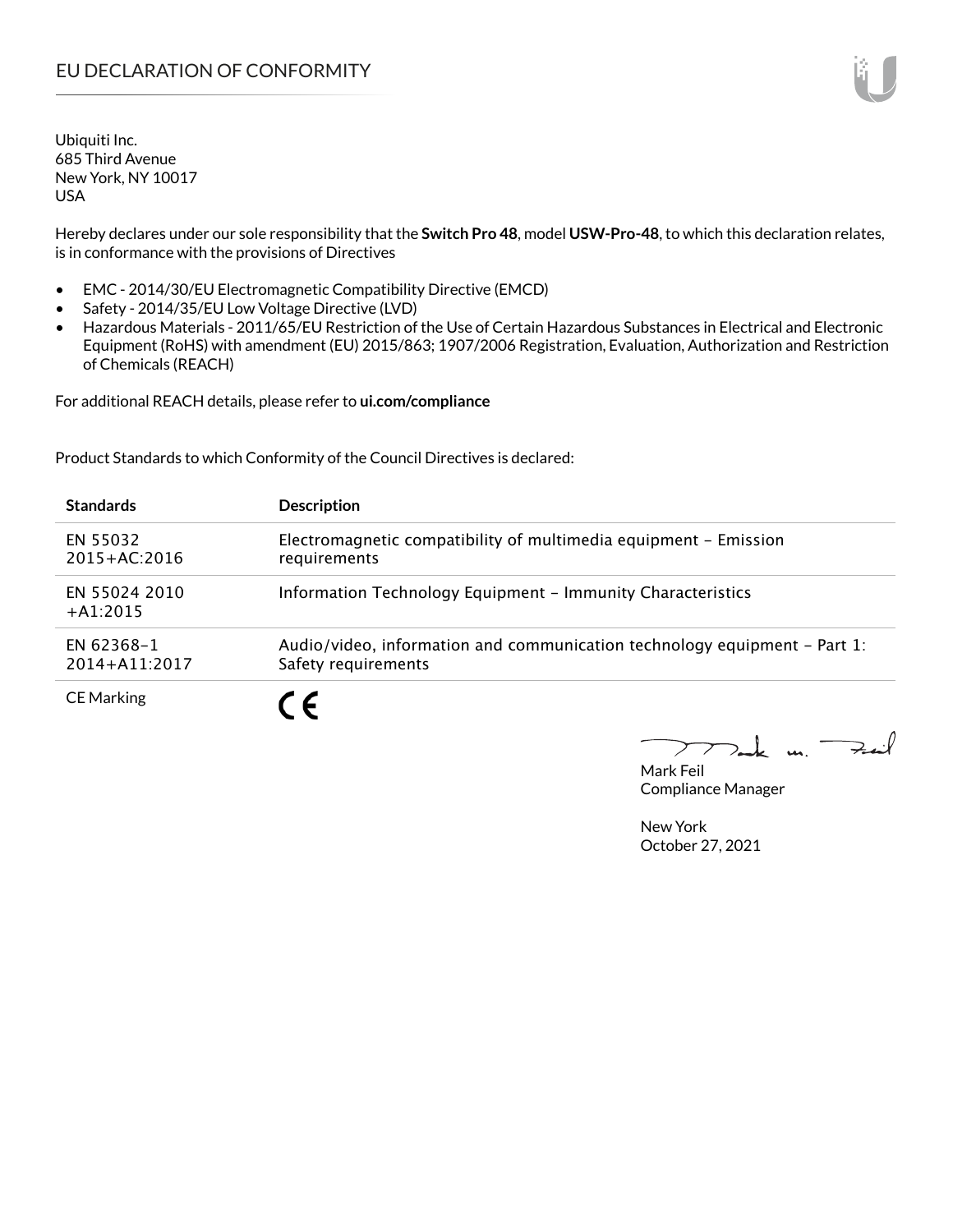## **USW-Pro-48**

#### **български** [Bulgarian]

С настоящото Ubiquiti декларира, че това устройство USW-Pro-48 е в съответствие със съществените изисквания и други приложими разпоредби на Директиви

2014/30/ЕС, 2014/35/ЕС.

## **Hrvatski** [Croatian]

Ubiquiti ovim putem izjavljuje da je ovaj uređaj USW-Pro-48 sukladan osnovnim zahtjevima i ostalim bitnim odredbama Direktiva 2014/30/EU, 2014/35/EU.

## **Čeština** [Czech]

Ubiquiti tímto prohlašuje, že toto USW-Pro-48 zařízení, je ve shodě se základními požadavky a dalšími příslušnými ustanoveními směrnic 2014/30/EU, 2014/35/EU.

## **Dansk** [Danish]

Hermed, Ubiquiti, erklærer at denne USW-Pro-48 enhed, er i overensstemmelse med de væsentlige krav og øvrige relevante krav i direktiver 2014/30/EU, 2014/35/EU.

## **Nederlands** [Dutch]

Hierbij verklaart Ubiquiti, dat deze USW-Pro-48 apparaat, in overeenstemming is met de essentiële eisen en de andere relevante bepalingen van richtlijnen 2014/30/EU, 2014/35/EU.

## **English**

Hereby, Ubiquiti, declares that this USW-Pro-48 device, is in compliance with the essential requirements and other relevant provisions of Directives 2014/30/EU, 2014/35/EU.

## **Eesti keel** [Estonian]

Käesolevaga Ubiquiti kinnitab, et antud USW-Pro-48 seade, on vastavus olulistele nõuetele ja teistele asjakohastele sätetele direktiivide 2014/30/EL, 2014/35/EL.

## **Suomi** [Finnish]

Täten Ubiquiti vakuuttaa, että tämä USW-Pro-48 laite, on yhdenmukainen olennaisten vaatimusten ja muiden sitä koskevien direktiivien 2014/30/EU, 2014/35/EU.

## **Français** [French]

Par la présente Ubiquiti déclare que l'appareil USW-Pro-48, est conforme aux exigences essentielles et aux autres dispositions pertinentes des directives 2014/30/UE, 2014/35/UE.

## **Deutsch** [German]

Hiermit erklärt Ubiquiti, dass sich dieses USW-Pro-48 Gerät, in Übereinstimmung mit den grundlegenden Anforderungen und den anderen relevanten Vorschriften der Richtlinien 2014/30/EU, 2014/35/EU befindet.

## **Ελληνικά** [Greek]

Δια του παρόντος, Ubiquiti, δηλώνει ότι αυτή η συσκευή USW-Pro-48, είναι σε συμμόρφωση με τις βασικές απαιτήσεις και τις λοιπές σχετικές διατάξεις των οδηγιών 2014/30/EE, 2014/35/EE.

## **Magyar** [Hungarian]

Ezennel Ubiquiti kijelenti, hogy ez a USW-Pro-48 készülék megfelel az alapvető követelményeknek és más vonatkozó 2014/30/EU, 2014/35/EU irányelvek rendelkezéseit.

#### **Íslenska** [Icelandic]

Hér, Ubiquiti, því yfir að þetta USW-Pro-48 tæki er í samræmi við grunnkröfur og önnur viðeigandi ákvæði tilskipana 2014/30/ESB, 2014/35/ESB.

#### **Italiano** [Italian]

Con la presente, Ubiquiti, dichiara che questo dispositivo USW-Pro-48, è conforme ai requisiti essenziali ed alle altre disposizioni pertinenti delle direttive 2014/30/UE, 2014/35/UE.

#### **Latviešu valoda** [Latvian]

Ar šo, Ubiquiti, deklarē, ka USW-Pro-48 ierīce, ir saskaņā ar būtiskajām prasībām un citiem attiecīgiem noteikumiem Direktīvās 2014/30/ES, 2014/35/ES.

#### **Lietuvių kalba** [Lithuanian]

Ubiquiti deklaruoja, kad šis USW-Pro-48 įrenginys atitinka esminius reikalavimus ir kitas 2014/30/ES, 2014/35/ES Direktyvų nuostatas.

#### **Malti** [Maltese]

Hawnhekk, Ubiquiti, tiddikjara li dan il-mezz USW-Pro-48 huwa konformi mar-rekwiżiti essenzjali u dispożizzjonijiet rilevanti oħrajn ta 'Direttivi 2014/30/UE, 2014/35/UE.

#### **Norsk** [Norwegian]

Herved Ubiquiti, erklærer at denne USW-Pro-48 enheten, er i samsvar med de grunnleggende kravene og andre relevante bestemmelser i direktivene 2014/30/EU, 2014/35/EU.

#### **Polski** [Polish]

Niniejszym, Ubiquiti, oświadcza, że urządzenie USW-Pro-48, jest zgodny z zasadniczymi wymaganiami oraz pozostałymi stosownymi postanowieniami Dyrektyw 2014/30/UE, 2014/35/UE.

#### **Português** [Portuguese]

Ubiquiti declara que este dispositivo USW-Pro-48, está conforme com os requisitos essenciais e outras disposições das Directivas 2014/30/UE, 2014/35/UE.

#### **Română** [Romanian]

Prin prezenta, Ubiquiti declară că acest dispozitiv USW-Pro-48 este în conformitate cu cerințele esențiale și alte prevederi relevante ale Directivelor 2014/30/UE, 2014/35/UE.

## **Slovenčina** [Slovak]

Týmto Ubiquiti, prehlasuje, že toto USW-Pro-48 zariadenie, je v súlade so základnými požiadavkami a ďalšími relevantnými ustanoveniami smernice 2014/30/EÚ, 2014/35/EÚ.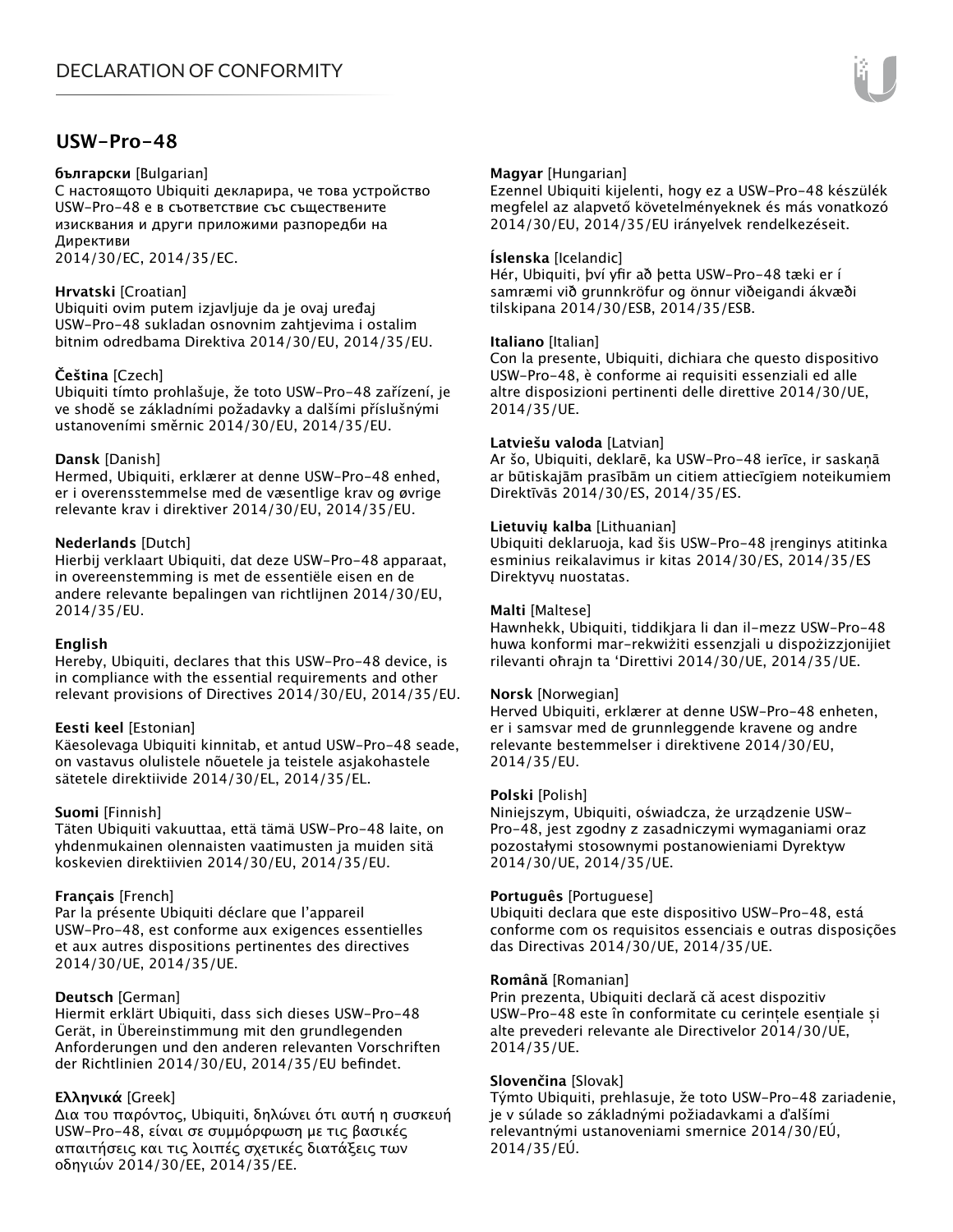#### **Slovenščina** [Slovenian]

Družba Ubiquiti izjavlja, da je naprava USW-Pro-48 v skladu z obveznimi zahtevami in drugimi ustreznimi določbami direktiv 2014/30/EU in 2014/35/EU.

#### **Español** [Spanish]

Por medio de la presente Ubiquiti declara que este dispositivo USW-Pro-48, cumple con los requisitos esenciales y cualesquiera otras disposiciones aplicables o exigibles de las Directivas 2014/30/UE, 2014/35/UE.

#### **Svenska** [Swedish]

Härmed Ubiquiti, intygar att denna USW-Pro-48 enhet är i överensstämmelse med de väsentliga egenskapskrav och övriga relevanta bestämmelser som framgår av direktiven s2014/30/EU, 2014/35/EU.

#### **Accessories**:

https://www.ui.com/products/#default https://www.ui.com/products/#accessories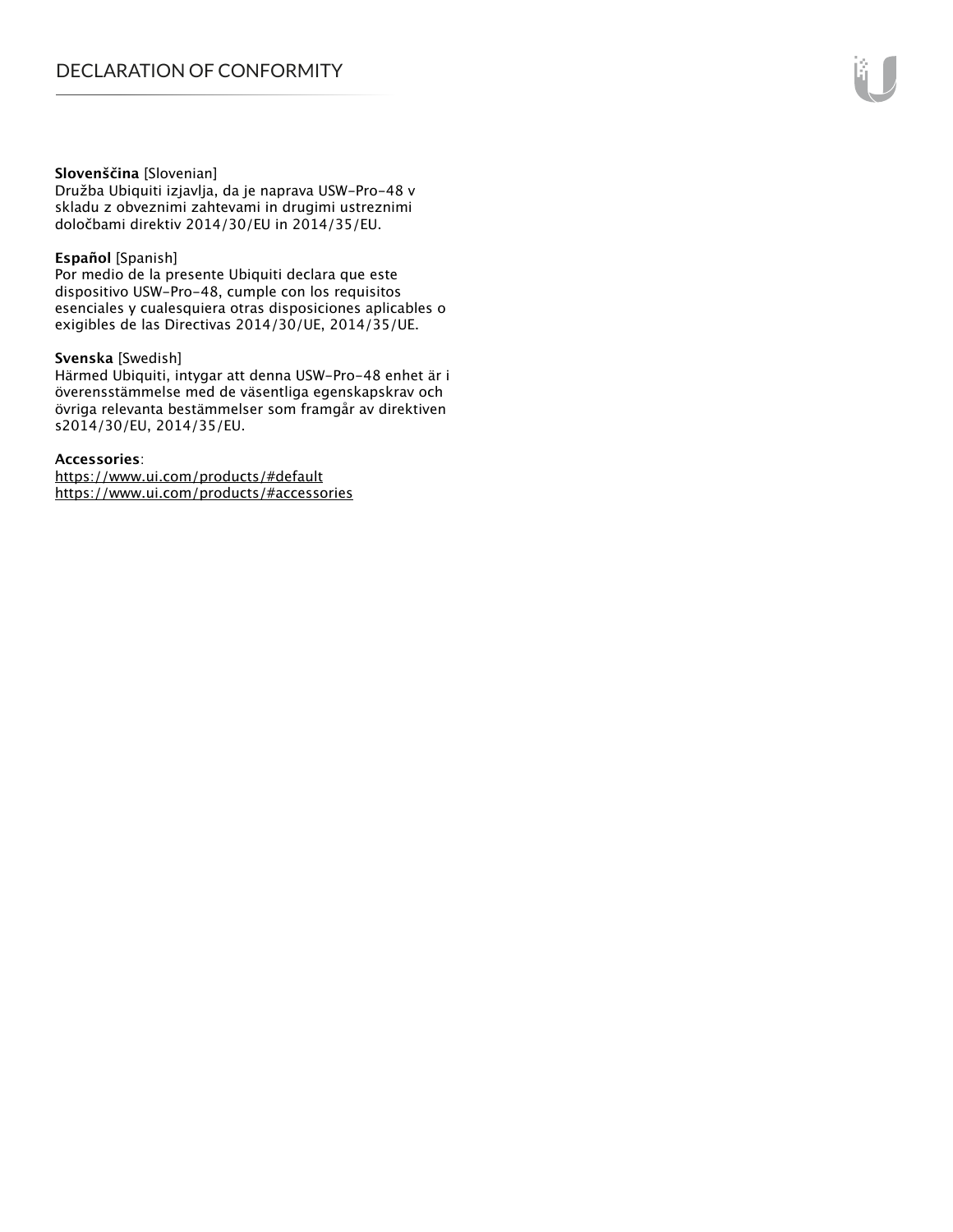Hereby declares under our sole responsibility that the **Switch Pro 48**, model **USW-Pro-48**, to which this declaration relates, is in conformance with the provisions of UK Regulations

- Electromagnetic Compatibility Regulations 2016
- Electrical Equipment (Safety) Regulations 2016
- Hazardous Materials The Restriction of the Use of Certain Hazardous Substances in Electrical and Electronic Equipment Regulations 2012; 1907/2006 Registration, Evaluation, Authorization and Restriction of Chemicals (REACH)

For additional REACH details, please refer to **ui.com/compliance**

Product Standards to which Conformity of the Council Directives is declared:

| <b>Standards</b>                | <b>Description</b>                                                                               |
|---------------------------------|--------------------------------------------------------------------------------------------------|
| EN 55032<br>$2015 + AC:2016$    | Electromagnetic compatibility of multimedia equipment - Emission require-<br>ments               |
| EN 55024 2010<br>$+A1:2015$     | Information Technology Equipment - Immunity Characteristics                                      |
| EN 62368-1<br>$2014 + A11:2017$ | Audio/video, information and communication technology equipment – Part 1:<br>Safety requirements |
| <b>UKCA Marking</b>             |                                                                                                  |

Tak m. Fail  $\sum$ 

Mark Feil Compliance Manager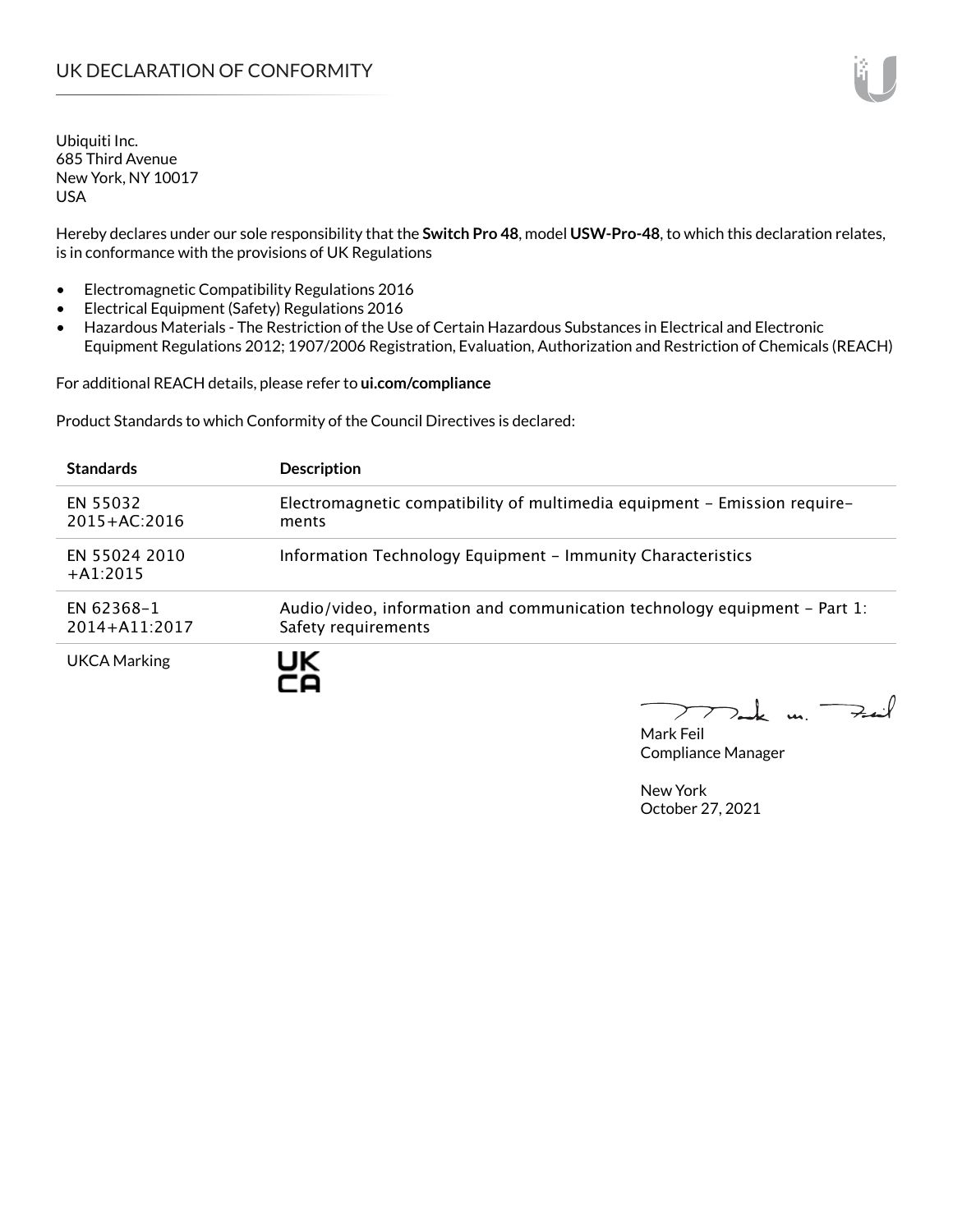# DICHIARAZIONE DI CONFORMITÀ UE ITALIAN IN ESSENTIANO IN ESSENTIA UN ESSENTIA UN ESSENTIA UN ESSENTIA UN ESSENT

Ubiquiti Inc. 685 Third Avenue New York, NY 10017 USA

Con la presente dichiara sotto la propria esclusiva responsabilità che l' **Switch Pro 48**, modello **USW-Pro-48**, a cui si riferisce la presente dichiarazione, è conforme alle disposizioni delle Direttive

- EMC -2014/30/UE Direttiva sulla Compatibilità Elettromagnetica (EMCD)
- Sicurezza -2014/35/UE Direttiva sulla Bassa Tensione (LVD)
- Materiali Pericolosi -2011/65/UE Restrizione dell'uso di alcune Sostanze Pericolose nelle Apparecchiature Elettriche ed Elettroniche (RoHS) con emendamento (UE) 2015/863; 1907/2006 Registrazione, Valutazione, Autorizzazione e Restrizione delle Sostanze Chimiche (REACH)

Per ulteriori dettagli sul REACH, fare riferimento a **ui.com/compliance**

| <b>Standard</b>   | <b>Descrizione</b>                                                       |
|-------------------|--------------------------------------------------------------------------|
| EN 55032          | Compatibilità elettromagnetica delle apparecchiature multimediali -      |
| $2015 + AC:2016$  | Prescrizioni di Emissione                                                |
| EN 55024 2010     | Apparecchiature per la tecnologia dell'informazione – Caratteristiche di |
| $+A1:2015$        | immunità - Limiti e metodi di misura                                     |
| EN 62368-1        | Apparecchiature per la tecnologia audio/video, dell'informazione e della |
| 2014+A11:2017     | comunicazione - Parte 1: Requisiti di sicurezza                          |
| <b>CE Marking</b> |                                                                          |

 $\Rightarrow$ inf  $\overline{u}$ 

Mark Feil Compliance Manager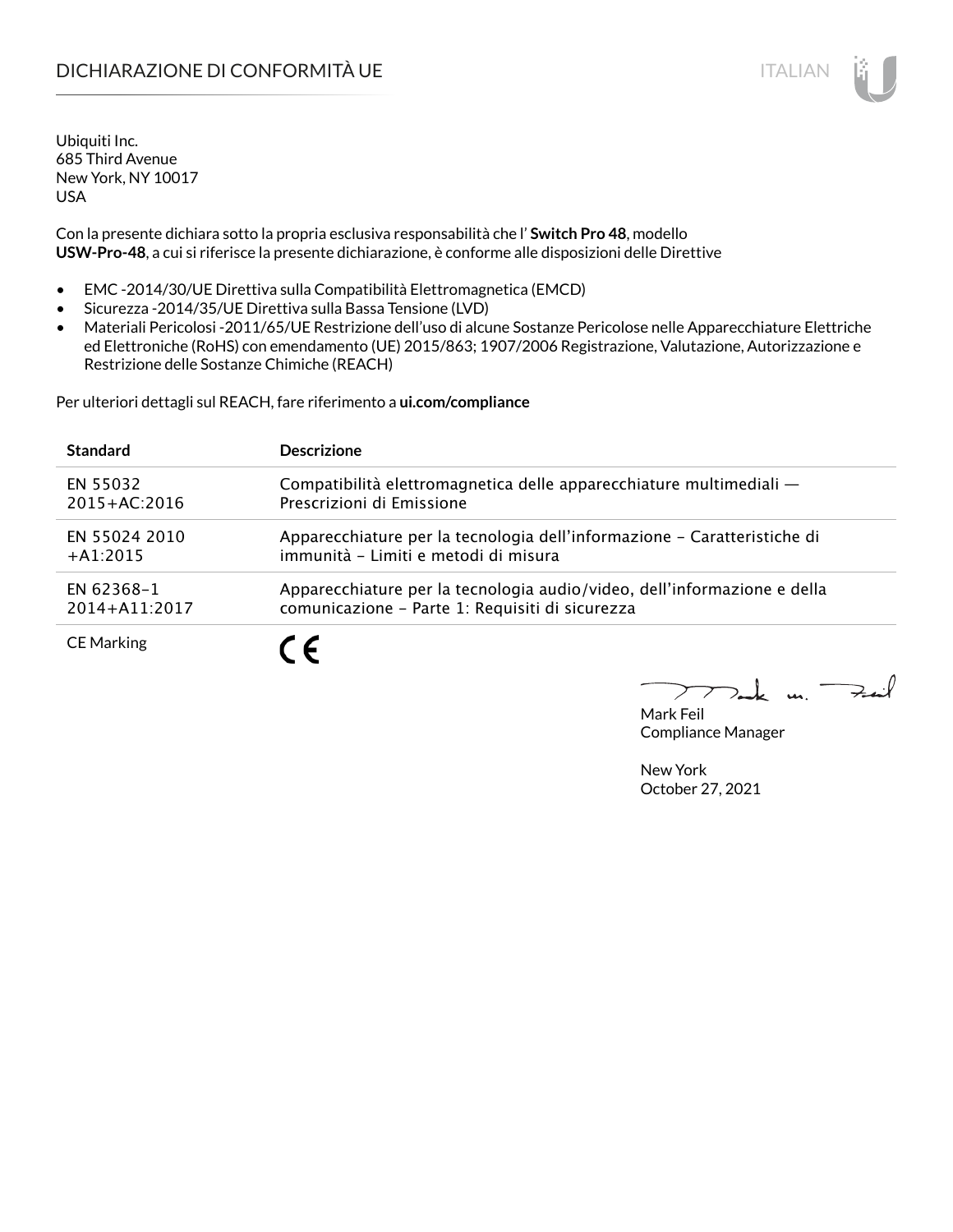# DÉCLARATION DE CONFORMITÉ UE EN ENCHANGEMENT DE CONFORMITÉ UNE ENCHANGEMENT DE CONFORMITÉ UNE ENCHANGEMENT DE

Ubiquiti Inc. 685 Third Avenue New York, NY 10017 USA

Déclare par la présente, sous notre seule responsabilité, que l'**Switch Pro 48**, modèle **USW-Pro-48**, auquel se rapporte cette déclaration, est conforme aux dispositions des Directives

- EMC -2014/30/EU Directive sur la Compatibilité Electromagnétique (EMCD)
- Sécurité -2014/35/EU Directive sur la Basse Tension (LVD)
- Matières dangereuses -2011/65/UE Restriction de l'utilisation de Certaines Substances Dangereuses dans les Equipements Electriques et Electroniques (RoHS) avec amendement (EU) 2015/863 ; 1907/2006 Enregistrement, Evaluation, Autorisation et Restriction des Produits Chimiques (REACH)

Pour plus de détails sur le règlement REACH, veuillez consulter le site **ui.com/compliance**

| <b>Normes</b>     | La description                                                           |
|-------------------|--------------------------------------------------------------------------|
| EN 55032          | Compatibilité électromagnétique des équipements multimédia - Exigences   |
| $2015 + AC:2016$  | d'émission                                                               |
| EN 55024 2010     | Appareils de traitement de l'information - Caractéristiques d'immunité - |
| $+A1:2015$        | Limites et méthodes de mesure                                            |
| EN 62368-1        | Equipements des technologies de l'audio/vidéo, de l'information et de la |
| 2014+A11:2017     | communication - Partie 1 : exigences de sécurité                         |
| <b>CE Marking</b> |                                                                          |

لأبدحت  $\mathbf{u}$ 

Mark Feil Compliance Manager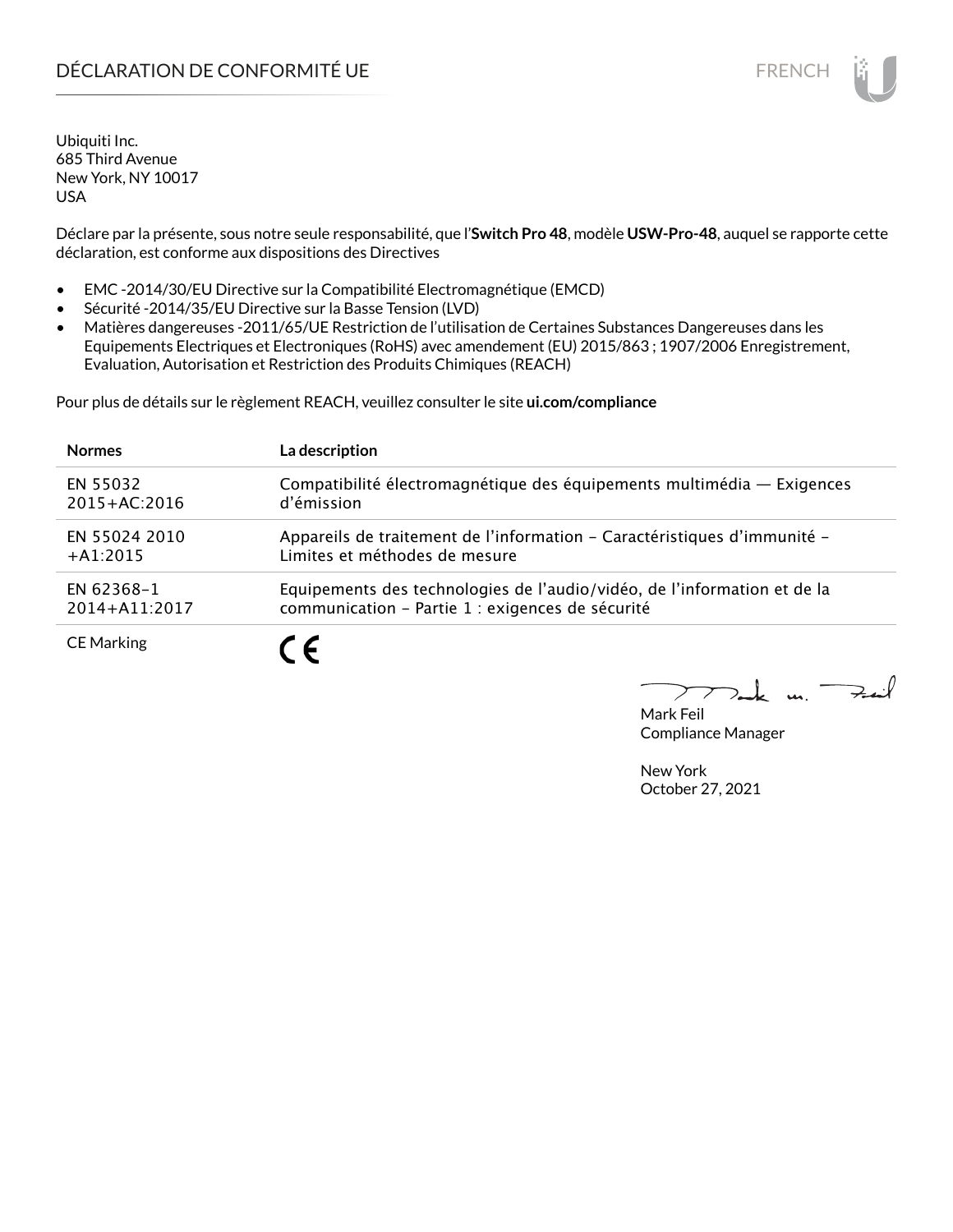Por la presente declaramos bajo nuestra exclusiva responsabilidad que el **Switch Pro 48**, modelo **USW-Pro-48**, al que se refiere esta declaración, es conforme con las disposiciones de las Directivas

- EMC -2014/30/Directiva de Compatibilidad Electromagnética de la UE (EMCD)
- Seguridad -2014/35/Directiva de Baja Tensión de la UE (LVD)
- Materiales Peligrosos -2011/65/UE Restricción de la Utilización de Determinadas Sustancias Peligrosas en Aparatos Eléctricos y Electrónicos (RoHS) con la enmienda (UE) 2015/863; 1907/2006 Registro, Evaluación, Autorización y Restricción de Sustancias Químicas (REACH)

Para más detalles sobre el REACH, consulte **ui.com/compliance**

| <b>Estándares</b>            | Descripción                                                                                                          |
|------------------------------|----------------------------------------------------------------------------------------------------------------------|
| EN 55032<br>$2015 + AC:2016$ | Compatibilidad electromagnética de equipos multimedia. Requisitos de emisión                                         |
| EN 55024 2010<br>$+A1:2015$  | Equipos de tecnología de la información - Características de inmunidad -<br>Límites y métodos de medida              |
| EN 62368-1<br>2014+A11:2017  | Equipos de audio y vídeo, de tecnología de la información y de la comunicación<br>- Parte 1: Requisitos de seguridad |
| <b>CE Marking</b>            | 7 C                                                                                                                  |

Mark Feil Compliance Manager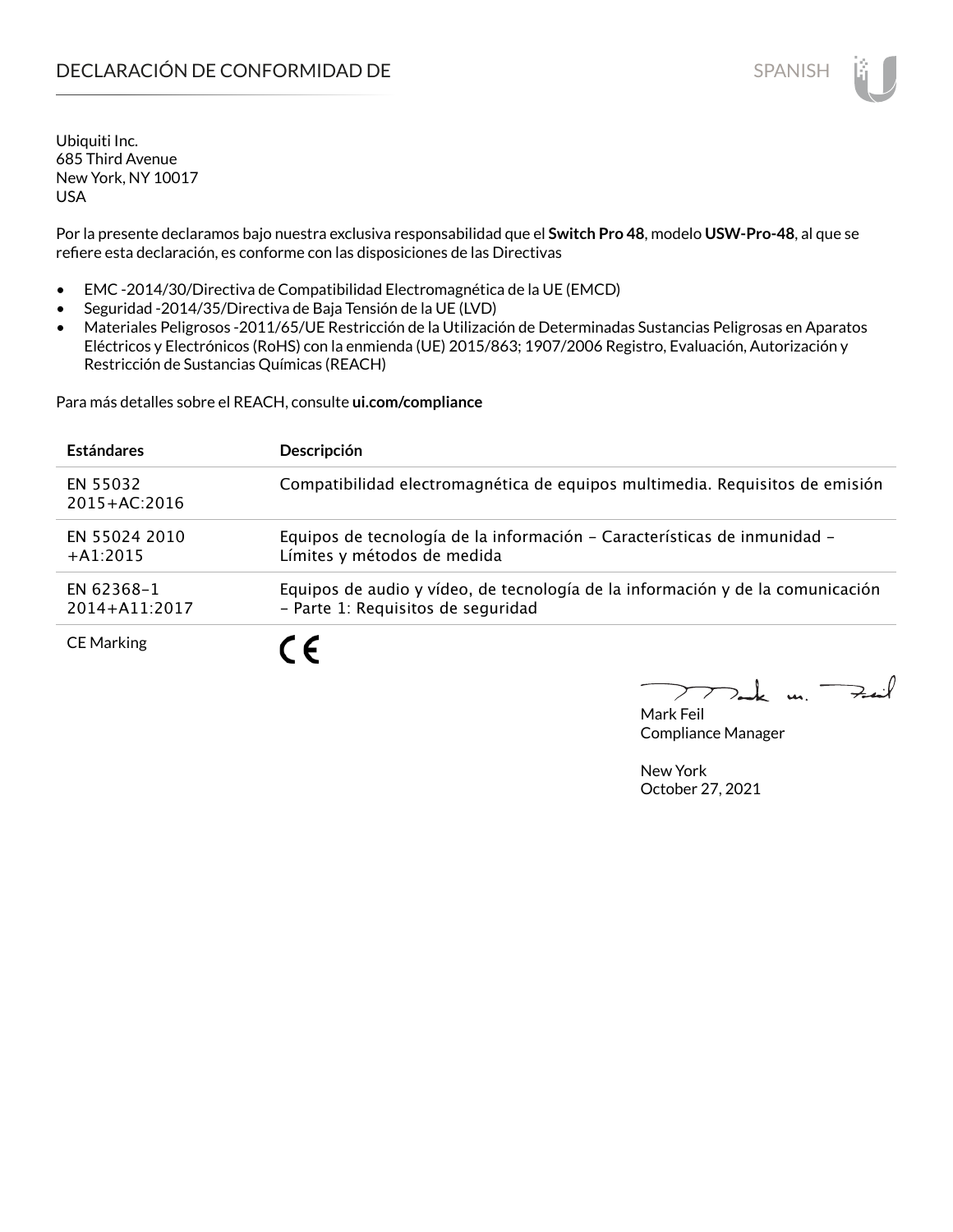## DECLARAȚIA DE CONFORMITATE UE EXTERNATION ANNO 1999 EN ANNO 1999 ROMANIAN

Ubiquiti Inc. 685 Third Avenue New York, NY 10017 USA

Prin prezenta declarăm sub răspunderea noastră exclusivă că "Switch Pro 48", modelul USW-Pro-48, la care se referă această declarație, este în conformitate cu prevederile directivelor următoare:

- EMC -2014/30/EU Electromagnetic Compatibility Directive (EMCD) (Directiva UE privind compatibilitatea electromagnetică)
- Siguranță -2014/35/EU Low Voltage Directive (LVD) (Directiva UE privind joasa tensiune)
- Materiale periculoase -2011/65/EU Restriction of the Use of Certain Hazardous Substances in Electrical and Electronic Equipment (RoHS) with amendment (EU) 2015/863 (Directiva UE privind restricția utilizării anumitor substanțe periculoase în echipamentele electrice și electronice (RoHS) cu amendamentele ulterioare); 1907/2006 Registration, Evaluation, Authorization and Restriction of Chemicals (REACH) (Regulamentul Uniunii Europene privind înregistrarea, evaluarea si autorizarea produselor chimice)

Pentru detalii suplimentare referitoare la regulamentul REACH, vă rugăm să consultați site-ul **ui.com/compliance**

| <b>Standarde</b>  | <b>Descriere</b>                                                                 |
|-------------------|----------------------------------------------------------------------------------|
| EN 55032          | Compatibilitatea electromagnetică a echipamentelor multimedia - Cerințe          |
| $2015 + AC:2016$  | privind emisiile                                                                 |
| EN 55024 2010     | Echipamente pentru tehnologia informației. Caracteristici ale imunității. Limite |
| $+A1:2015$        | si metode de măsurare                                                            |
| EN 62368-1        | Echipamente tehnologice audio / video, informationale și de comunicatii. Partea  |
| 2014+A11:2017     | 1: Cerințe de siguranță                                                          |
| <b>CE Marking</b> | C F                                                                              |

 $m.$  Fail

Mark Feil Compliance Manager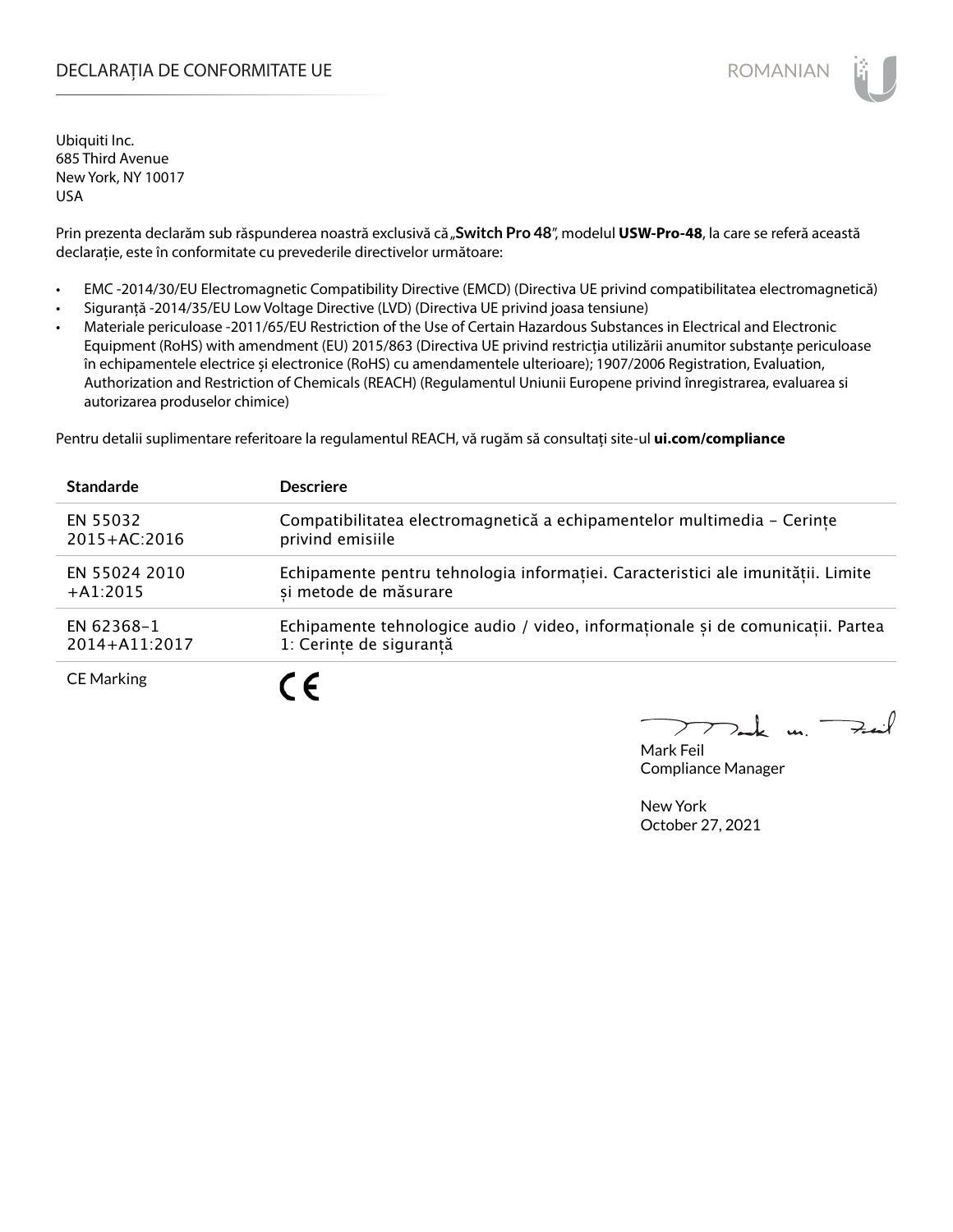# DEKLARACJA ZGODNOŚCI UE POLISH POLISH

Ubiquiti Inc. 685 Third Avenue New York, NY 10017 USA

Niniejszym oświadczam z naszą wyłączną odpowiedzialnością, że **Switch Pro 48**, model **USW-Pro-48**, do którego odnosi się niniejsza deklaracja, jest zgodny z przepisami Dyrektyw

- EMC -2014/30/Dyrektywa Zgodności Elektromagnetycznej UE (EMCD)
- Bezpieczeństwo -2014/35/Dyrektywa Niskiego Napięcia UE (LVD)
- Materiały Niebezpieczne -2011/65/Restrykcje Dotyczące Użycia NIektórych Niebezpiecznych Substancji w Sprzęcie Elektrycznym i Elektronicznym UE (RoHS) ze zmianą (UE) 2015/863; 1907/2006 Rejestracja, Ocena, Zezwolenie i Restrykcje Dotyczące Chemikaliów (REACH)

Aby uzyskać dodatkowe informacje REACH, należy przejść do **ui.com/compliance**

| <b>Normy</b>      | <b>Opis</b>                                                                |
|-------------------|----------------------------------------------------------------------------|
| EN 55032          | Kompatybilność elektromagnetyczna sprzętu multimedialnego – Wymagania      |
| $2015 + AC:2016$  | emisyjne                                                                   |
| EN 55024 2010     | Sprzęt technologii informatycznej - Charakterystyka odporności - Limity i  |
| $+41:2015$        | metody pomiarowe                                                           |
| EN 62368-1        | Audio/wideo, sprzęt technologii informatycznej i komunikacyjnej – Część 1: |
| 2014+A11:2017     | Wymagania dotyczące bezpieczeństwa                                         |
| <b>CE Marking</b> |                                                                            |

لأمدحة  $\mathbf{u}$ 

Mark Feil Compliance Manager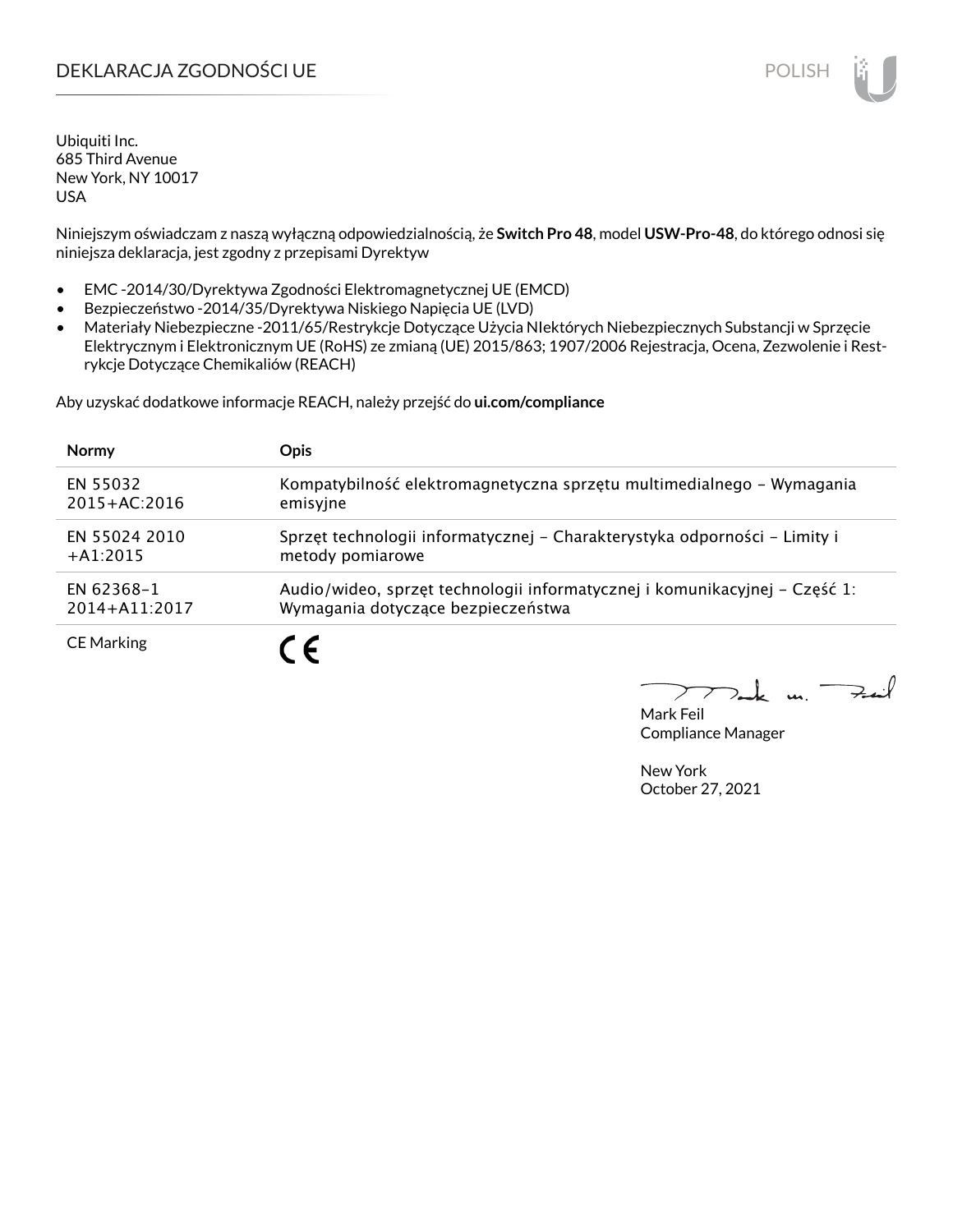# IZJAVA EU O SKLADNOSTI SLOVENIAN

Ubiquiti Inc. 685 Third Avenue New York, NY 10017 USA

S tem dokumentom na lastno odgovornost izjavljamo, da je naprava **Switch Pro 48**, model **USW-Pro-48**, na katerega se ta izjava nanaša, v skladu z določbami naslednjih direktiv:

- EMC -2014/30/EU Direktiva o elektromagnetni združljivosti (EMCD)
- Varnost -2014/35/EU Direktiva o nizkonapetostni opremi (LVD)
- Nevarne snovi -2011/65/EU Direktiva o omejevanju uporabe nekaterih nevarnih snovi v električni in elektronski opremi (RoHS) s spremembo (EU) 2015/863; 1907/2006 Uredba o registraciji, evalvaciji, avtorizaciji in omejevanju kemikalij (REACH)

Več podrobnosti o REACH uredbi si poglejte na **ui.com/compliance**

| <b>Standardi</b>  | <b>Opis</b>                                                                   |
|-------------------|-------------------------------------------------------------------------------|
| EN 55032          | Elektromagnetna združljivost večpredstavnostne opreme – Zahteve glede         |
| $2015 + AC:2016$  | elektromagnetnega sevanja                                                     |
| EN 55024 2010     | Oprema za informacijsko tehnologijo - Karakteristike odpornosti proti motnjam |
| $+41:2015$        | - Mejne vrednosti in merilne metode                                           |
| EN 62368-1        | Oprema za avdio/video, informacijsko in komunikacijsko tehnologijo – 1. del:  |
| 2014+A11:2017     | Varnostne zahteve                                                             |
| <b>CE Marking</b> |                                                                               |

 $k$  un  $\rightarrow$ 

Mark Feil Compliance Manager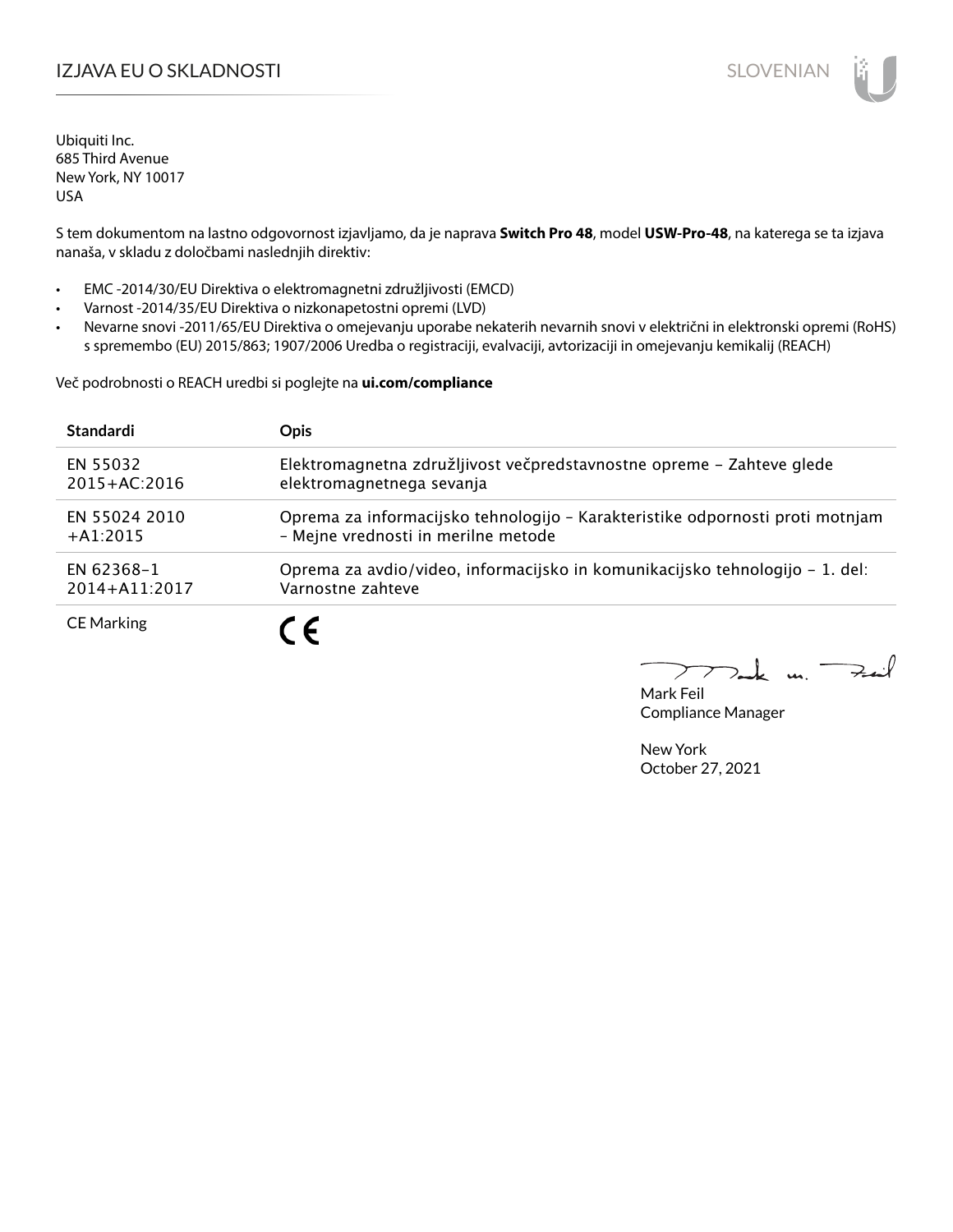

Διά του παρόντος δηλώνουμε με αποκλειστική ευθύνη μας ότι το **Switch Pro 48**, μοντέλο **USW-Pro-48**, στο οποίο αναφέρεται η παρούσα δήλωση, είναι σύμφωνο με τις διατάξεις των Οδηγιών

- EMC Οδηγία Ηλεκτρομαγνητικής Συμβατότητας (EMCD) 2014/30/ΕΕ
- Ασφάλεια Οδηγία Χαμηλής Τάσης (LVD) 2014/35/ΕΕ
- Επικίνδυνα Υλικά Περιορισμός της Χρήσης Ορισμένων Επικίνδυνων Ουσιών σε Ηλεκτρικό και Ηλεκτρονικό Εξοπλισμό (RoHS) 2011/65/ΕΕ με τροποποίηση (ΕΕ) 2015/863. Καταχώριση, Αξιολόγηση, Εξουσιοδότηση και Περιορισμός Χημικών Ουσιών (REACH) 1907/2006

Για περισσότερες λεπτομέρειες σχετικά με το REACH, παρακαλούμε ανατρέξτε στη διεύθυνση **ui.com/compliance**

| Πρότυπα           | Περιγραφή                                                            |
|-------------------|----------------------------------------------------------------------|
| EN 55032          | Ηλεκτρομαγνητική συμβατότητα εξοπλισμού πολυμέσων - Απαιτήσεις       |
| $2015 + AC:2016$  | εκπομπών                                                             |
| EN 55024 2010     | Εξοπλισμός τεχνολογίας πληροφοριών - Χαρακτηριστικά θωράκισης - Όρια |
| $+A1:2015$        | και μέθοδοι μέτρησης                                                 |
| EN 62368-1        | Εξοπλισμός τεχνολογίας ήχου/εικόνας, πληροφορικής και επικοινωνιών - |
| 2014+A11:2017     | Μέρος 1: Απαιτήσεις ασφάλειας                                        |
| <b>CE Marking</b> |                                                                      |

 $\rightarrow$ t u ↗

Mark Feil Compliance Manager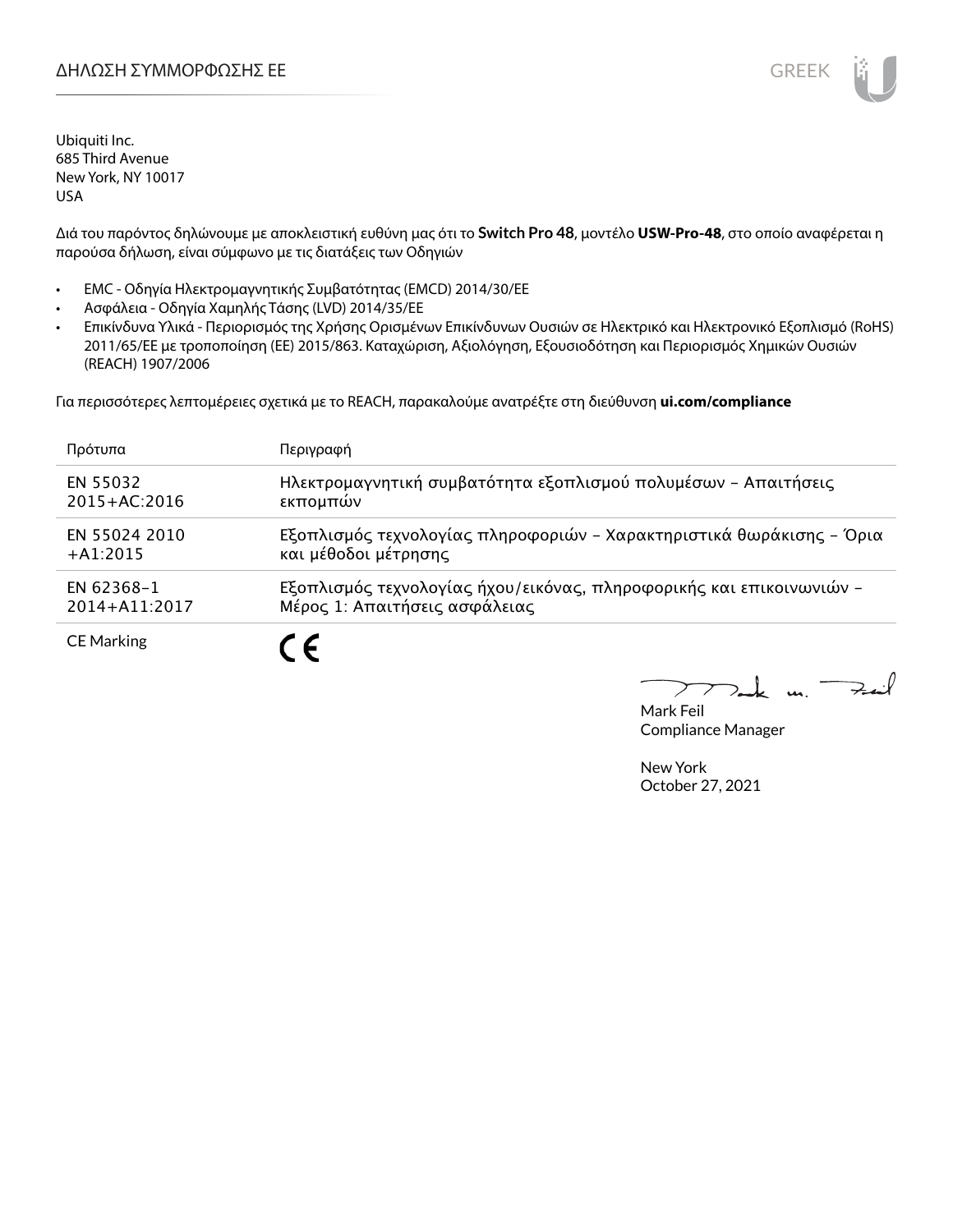# EÚ VYHLÁSENIE O SÚHLASE SLOVAK SLOVAK

Ubiquiti Inc. 685 Third Avenue New York, NY 10017 USA

Týmto prehlasuje, na našu výlučnú zodpovednosť, že **Switch Pro 48**, model **USW-Pro-48**, ktorého sa toto vyhlásenie týka, je v súlade s ustanoveniami Smerníc

- EMC -2014/30/EÚ Smernica o Elektromagnetickej Kompatibilite (EMCD)
- Bezpečnosť -2014/35/EÚ Smernica o Nízkom Napätí (LVD)
- Nebezpečné Materiály -2011/65/EÚ Obmedzenie Používania Určitých Nebezpečných Látok v Elektrických a Elektronických Zariadeniach (RoHS) s dodatkom (EÚ) 2015/863; 1907/2006 Registrácia, Hodnotenie, Autorizácia a Obmedzenie chemikálií (REACH)

Ďalšie informácie o REACH môžete nájsť na **ui.com/compliance**

| Štandardy         | <b>Popis</b>                                                               |
|-------------------|----------------------------------------------------------------------------|
| EN 55032          | Elektromagnetická kompatibilita multimediálnych zariadení - emisné         |
| $2015 + AC:2016$  | požiadavky                                                                 |
| EN 55024 2010     | Zariadenia informačných technológií – Charakteristiky odolnosti – Limity a |
| $+A1:2015$        | metódy merania                                                             |
| EN 62368-1        | Zariadenia audio/video, informačnej a komunikačnej technológie – časť 1:   |
| 2014+A11:2017     | Bezpečnostné požiadavky                                                    |
| <b>CE Marking</b> |                                                                            |

 $k$  un  $\rightarrow$  $\sum$ 

Mark Feil Compliance Manager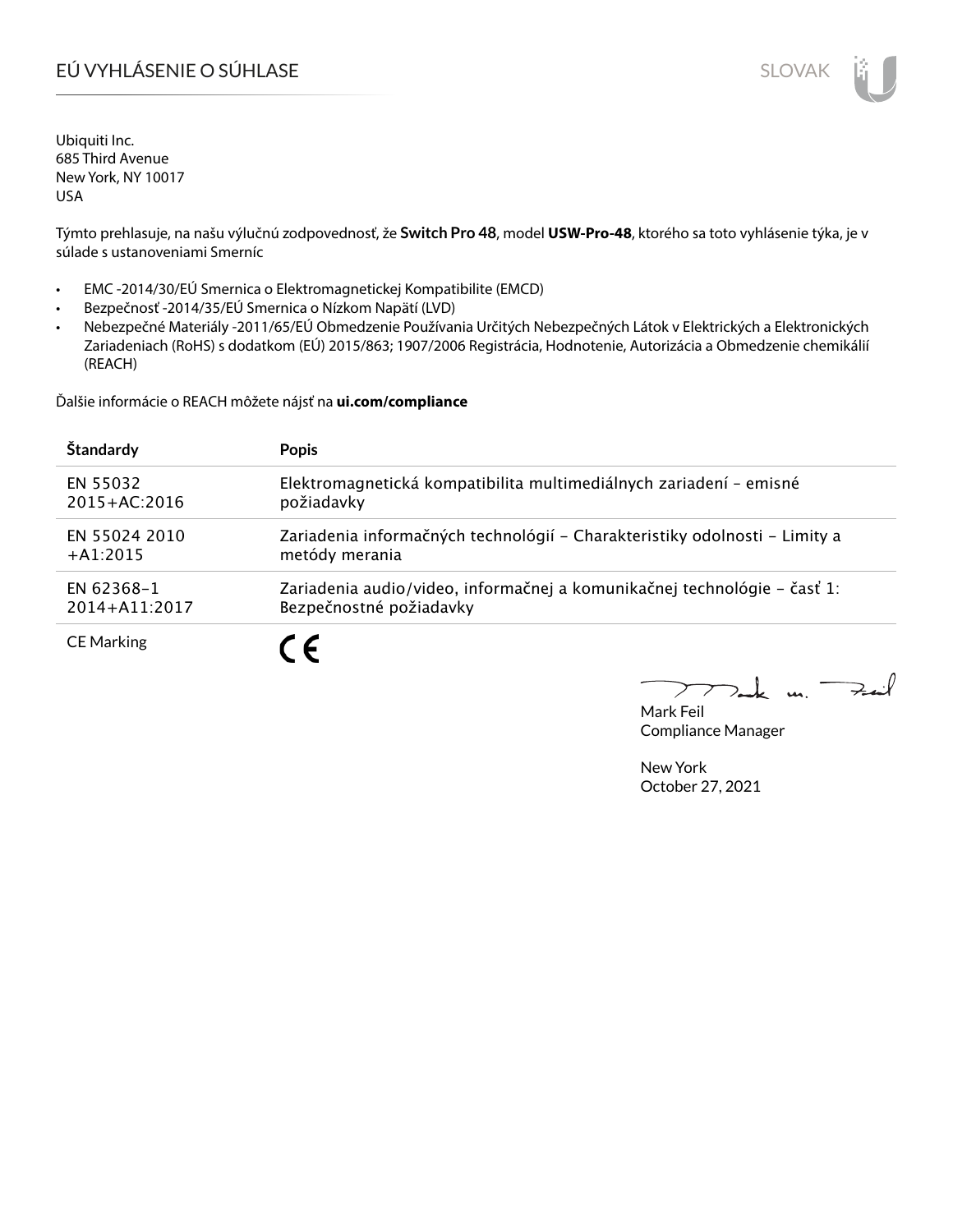## ES ATBILSTĪBAS DEKLARĀCIJA PARA ATRIEVIENA UN ATVIAN

Ubiquiti Inc. 685 Third Avenue New York, NY 10017 USA

Vienīgi uz savu atbildību deklarējam, ka iekārtas "**Switch Pro 48**" modelis "**USW-Pro-48**", uz ko attiecas šī deklarācija, atbilst šādu direktīvu noteikumiem:

- elektromagnētiskā saderība 2014/30/ES Elektromagnētiskās saderības direktīva (EMCD);
- drošība 2014/35/ES Zemsprieguma direktīva (LVD);
- bīstami materiāli 2011/65/ES Atsevišķu bīstamu ķīmisko vielu izmantošanas ierobežojumi elektriskajās un elektroniskajās iekārtās (RoHS) ar grozījumu (ES) 2015/863; 1907/2006 Ķīmisko vielu reģistrēšana, novērtēšana, atļaušana un ierobežošana (REACH).

Papildinformāciju par REACH lūdzam skatīt tīmekļa vietnē **ui.com/compliance**

| <b>Standarti</b>             | <b>Apraksts</b>                                                                                                |
|------------------------------|----------------------------------------------------------------------------------------------------------------|
| EN 55032<br>$2015 + AC:2016$ | Multivides iekārtu elektromagnētiskā saderība - Emisijai piemērojamās prasības                                 |
| EN 55024 2010<br>$+41:2015$  | Informācijas tehnoloģijas iekārtas - Traucējumnoturības raksturlielumi -<br>Robežvērtības un mērīšanas metodes |
| EN 62368-1<br>2014+A11:2017  | Audio/video, informācijas un komunikācijas tehnoloģiju aprīkojums - 1. daļa:<br>Drošības prasības              |
| <b>CE Marking</b>            |                                                                                                                |

 $\mathbf{u}$ 

Mark Feil Compliance Manager